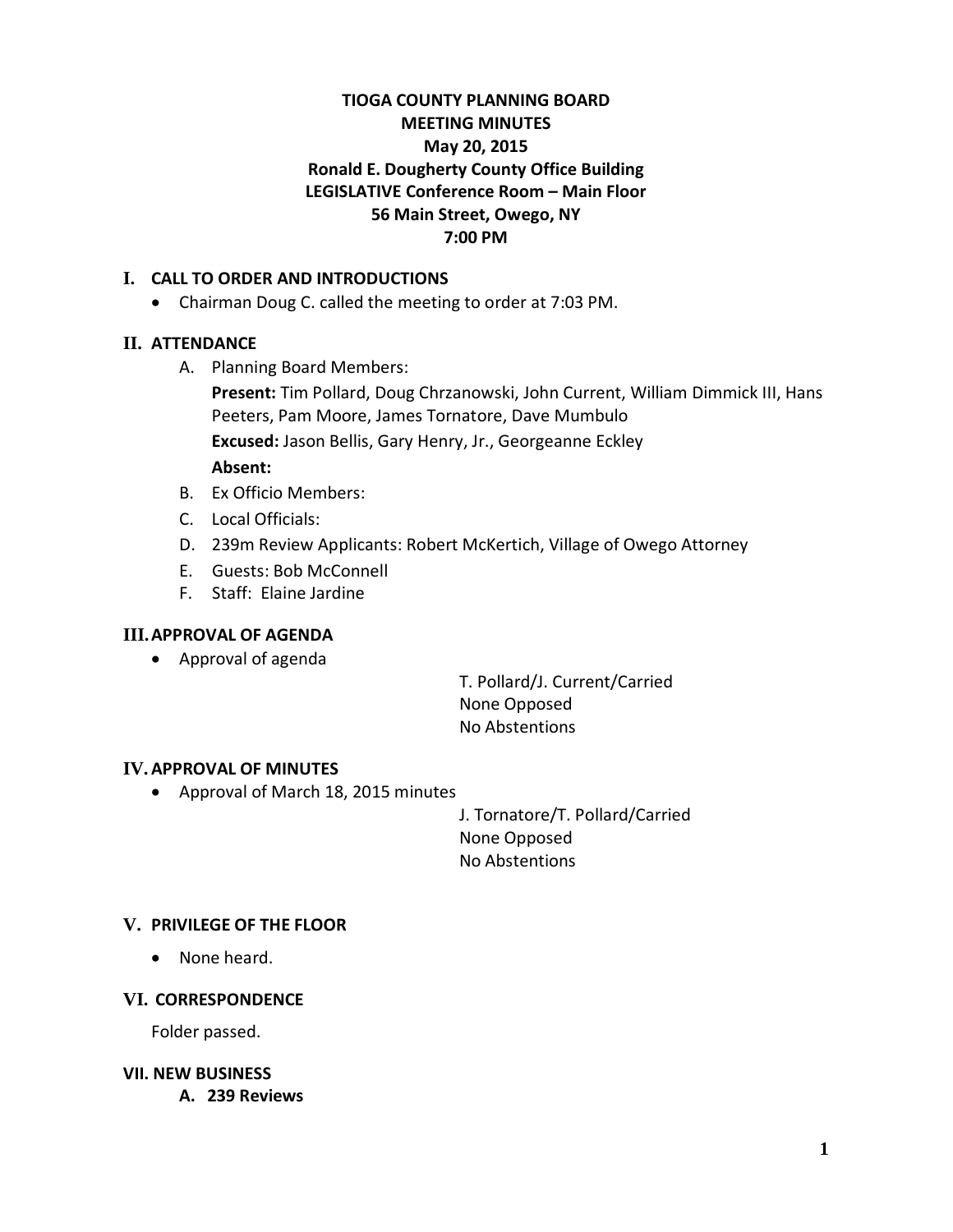## **1. County Case 2015-005: Village of Owego, Rezoning, Cerrtani**

The applicant is requesting to rezone a small 8.55 acre property from Residential 2 to Residential 3 to make the vacant property more marketable. This applicant attempted to rezone the same property back in 2010 from R2 to Industrial, so the Village of Owego could purchase the property to construct a compost facility as part of their nearby waste water treatment facility in order to comply with Chesapeake Bay TMDL (total maximum daily load) requirements. The County Planning Board recommended approval of that rezoning. The Village of Owego Board of Trustees, however, did not approve that rezoning due to neighbor concerns of incompatibility with the relatively residential area. The neighborhood contains residential, commercial and vacant uses.

The Residential 2 District in the Village of Owego allows for mainly lower density residential uses and offices in the home. This is a low-density use that is suitable for this parcel, which virtually entirely in the 1% annual flood chance (100-year) and 0.2% (500-year) annual flood chance hazard areas. According to the Village of Owego zoning code, rezoning this property to Residential 3 would put more people within the special flood hazard area, with the potential for even a hotel to be built on the site. This property is not a suitable location for R3 zoning. It puts more people, real property, and therefore emergency responders in jeopardy of damage in the event of a flood. In this case, general health, welfare and safety of the citizenry should be considered above economic development benefits.

With the past experience of repeated flooding along the Susquehanna River, the best flood mitigation action that the Village of Owego Board of Trustees could enact is keeping this property zoned R2, thereby minimizing future flooding impacts. This rezoning is not suitable to the area.

Staff recommends disapproval of the rezoning from R2 to R3.

R. McKertich addressed the County Planning Board members saying that what was referred to the TCPB was in error and the actual request from the applicant was a rezoning from R2 to Industrial. This is the second time the applicant has made this request. For the first request made back in 2010, the County Planning Board recommended approval of the rezoning. But the Village of Owego Board of Trustees disapproved it, citing concerns from the residential neighbors about noise, odor, traffic and other safety concerns.

E. Jardine said these are there options at this point. The TCPB could proceed with the recommendation as is, the Board could discuss and make a recommendation tonight on the rezoning to Industrial, or the Board could table action on the case due to incorrect information.

# **Motion to table County Case 2015-005 until the Village of Owego refers the case again with the correct information:**

| J. Current/J. Tornatore/Carried |   |  |
|---------------------------------|---|--|
| Yes                             | я |  |
| Nο                              | n |  |
| <b>Abstention</b>               | n |  |
|                                 |   |  |

#### **2. County Case 2015-006: Village of Owego, Local Law #3, Zoning Amendment,**

The applicant is requesting to amend the number of multi-family residential units allowed in the Office Park (OP) District section of the code. The regulation of multi-family units in the Office Park Districts is carried over from the Residential 4 District which allows no more than six (6) residential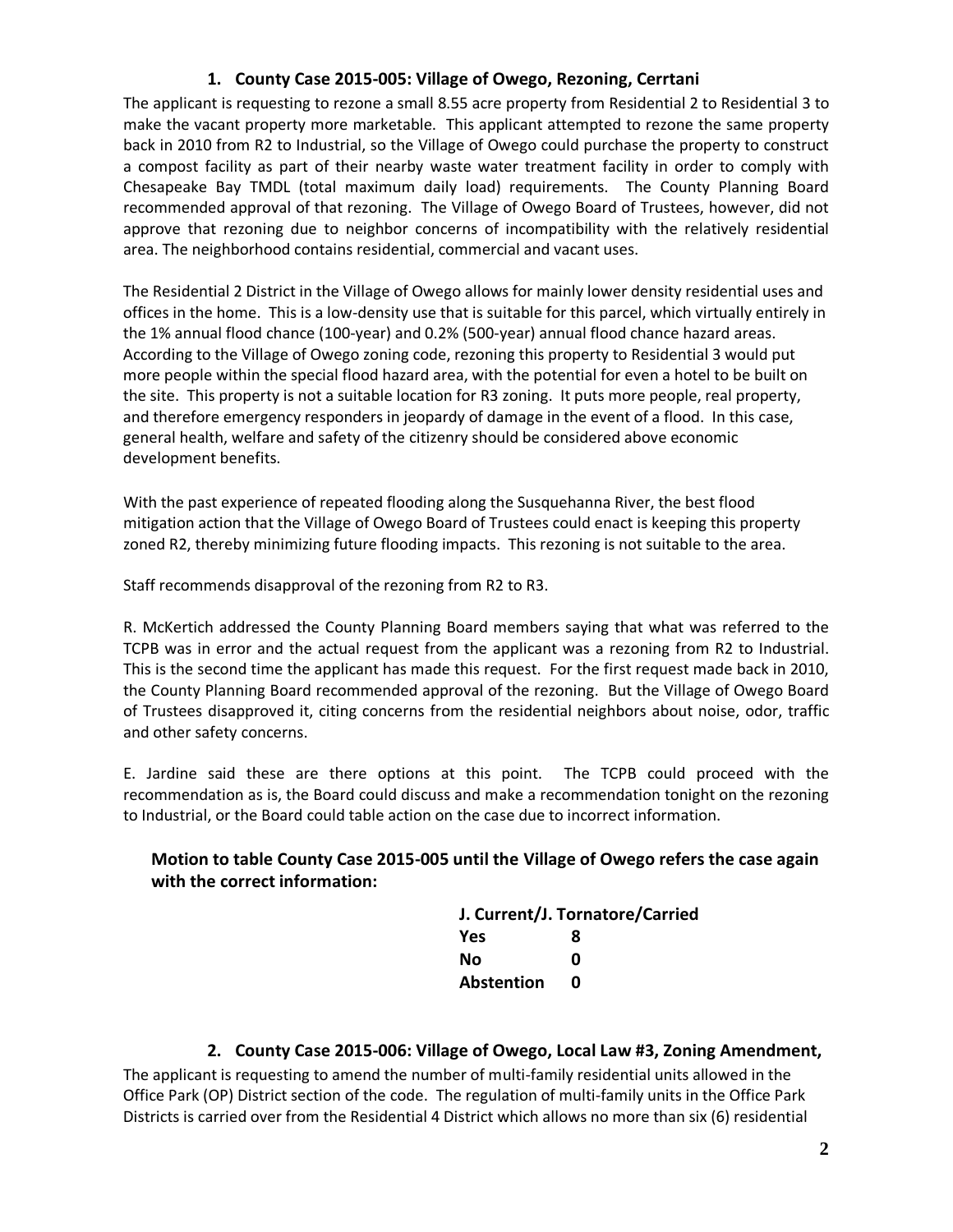units on any one lot. A pending multi-residential unit apartment building project requires a change in this regulation.

The Office Park zoning district established for this site was intentionally created as a mixed use district as defined by the Tioga County IDA's 2006 FGEIS and Master Plan Mixed-Use Concept Map. These clearly indicate a mixed variety of uses for the property, including a mixed variety of housing types, especially at higher densities. The exclusion of multi-family dwellings of no more than six on any given parcel was simply an oversight since this is use is regulated in the R4 District, and not in the permitted or special permitted lists, but in the Lot Width and Area requirements. This zoning amendment will allow greater flexibility in the variety of residential dwellings allowed on the site, and at the same time fulfill a long-standing community need – providing for modern, market-rate senior multi-family apartments. Additionally, regulating this use by special use permit will provided an added review by the Village of Owego Zoning Board of Appeals to ensure compatibility and safety of each applicable project.

Staff recommends approval of the zoning amendment.

**Q. D. Chrzanowski** – What type of industry is allowed in the OP District and how is it controlled? **A. E. Jardine** – Very light industrial. It is controlled by the permitted and special use-permitted used listed for the district in the Village of Owego zoning code. D. Chrzanowski – You wouldn't want an incompatible industry located next to residential apartments. E. Jardine – The likelihood of an industrial use located on the site now is very low, given that this upcoming project will be taking most of the lowest portion of the parcel. The remainder will most likely be some type of residential and small retail.

# **Motion to recommend approval of the site plan review / telecommunications facility:**

|     | P. Moore/J. Current/Carried |
|-----|-----------------------------|
| Yes | 8                           |

| 165        | ο |
|------------|---|
| No         | Ω |
| Abstention | O |

#### **VIII. REPORTS**

- A. Local Bits and Pieces
	- 1. Town of Candor G. Henry
		- Not in attendance.
	- **2. Town of Nichols**  P. Moore
		- No report.
	- **3. Town of Berkshire T. Pollard** 
		- No report.
	- **4. Town of Tioga –** D. Chrzanowski
		- Planning Board is now working on updating town comprehensive plan.
	- **5. Village of Waverly** W. Dimmick III
		- No to report